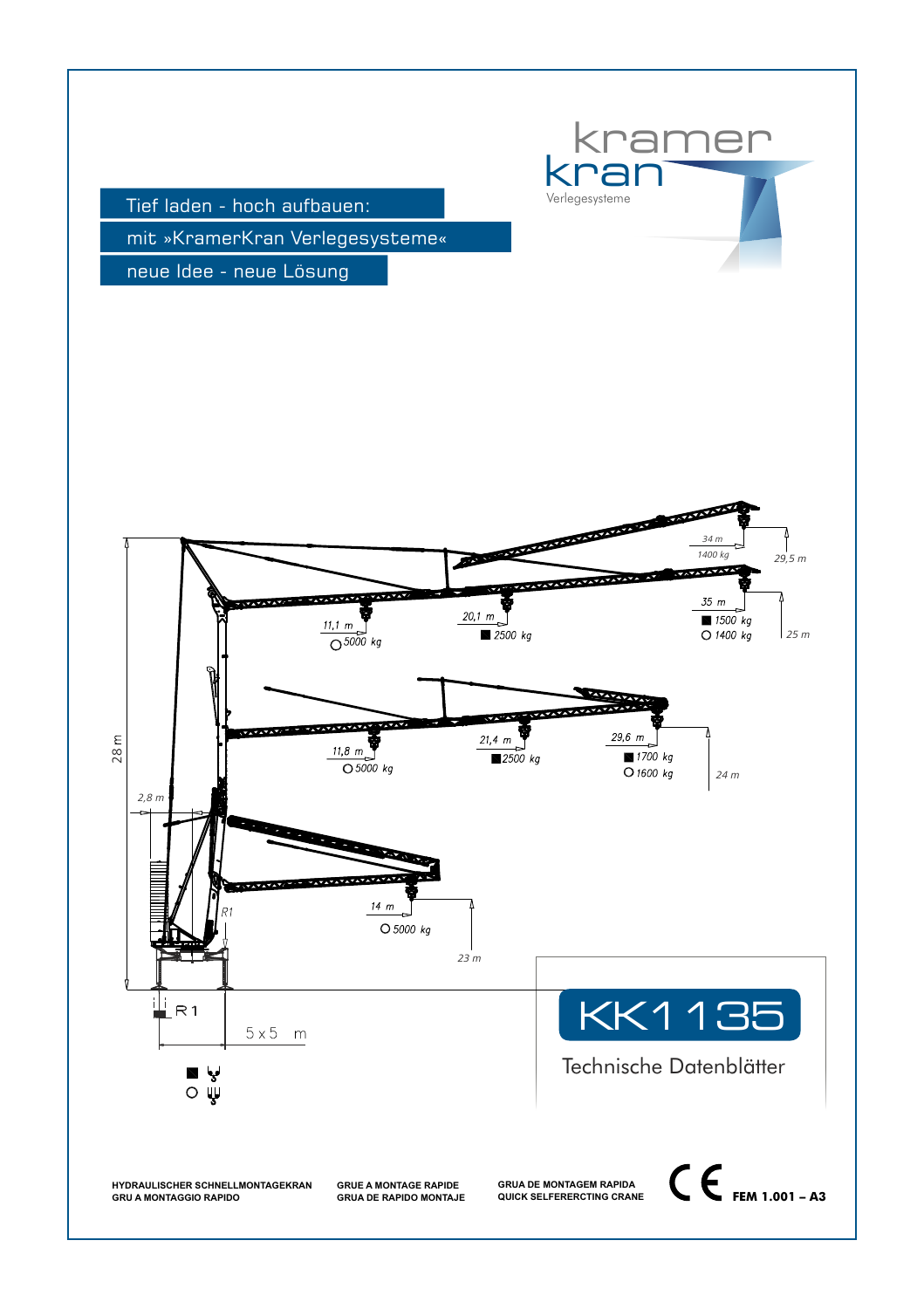

 **Lastkurven | Courbes de charges | Load diagrams | Curve di carico | Curvas de cargas**

|    | 20<br>$\overline{3}$<br>39<br>m<br>1000 1000 1000<br>kg                                                                                                                                                                                                                                                                            |
|----|------------------------------------------------------------------------------------------------------------------------------------------------------------------------------------------------------------------------------------------------------------------------------------------------------------------------------------|
| Ψ  | 16<br>18<br>22<br>26<br>28<br>32<br>34<br>12,5<br>20<br>24<br>30<br>35<br>14<br>${\sf m}$<br>5000 4320 3660 3160 2780 2470 2220 2010<br>1840<br>1690   1560  <br>1450   1400  <br>kg<br>26<br>28<br>12<br>14<br>16<br>18<br>20<br>22<br>24<br>29.6<br>11,9<br>${\sf m}$<br> 5000 4910 4030 3410 2950 2590 2300 2070 1880 1710 1600 |
|    | kg                                                                                                                                                                                                                                                                                                                                 |
|    | 22,7 <br>24<br>26<br>34<br>35<br>28<br>30<br>32<br>m<br>2500 2340 2130<br>1950<br>1800<br>1670 1550 1500<br>kg<br>26<br>28<br>$21,4$ 22<br>24<br>29.6<br>m<br>2500 2410 2180 1980 1810<br>1700<br>kg                                                                                                                               |
| ψJ | $\mathfrak{Z}$<br>14<br>m<br>5000 5000<br>kg                                                                                                                                                                                                                                                                                       |

 **Eckdrücke | Reactions | Réactions | Reazioni | Reacciones | Reacções**



R1● 31 t ■ 24 t AN 17.5 t O 30.6 t

- Reaktionskräfte in Betrieb | Reazioni in servizio | Reactions in service | Réactions en service Reacciones en servicio | Em serviço
- Reaktionskräfte außer Betrieb | Reazioni fuori servizio | Reactions out of service | Réactions hors service Reacciones fuera de servicio | Fora de serviço
- AN Kontruktionsgewicht ohne Transportachse | Peso della gru senza assali | Dead weight without transport axles Poids de construction sans eissieux | Peso de la grua sin tren de transporte | Peso de grua sem carro de trasporte
- O Ballastgewicht | Peso zavorra rotante | Ballast weight | Poids du lest Peso de lastre | Peso de lastre rotativo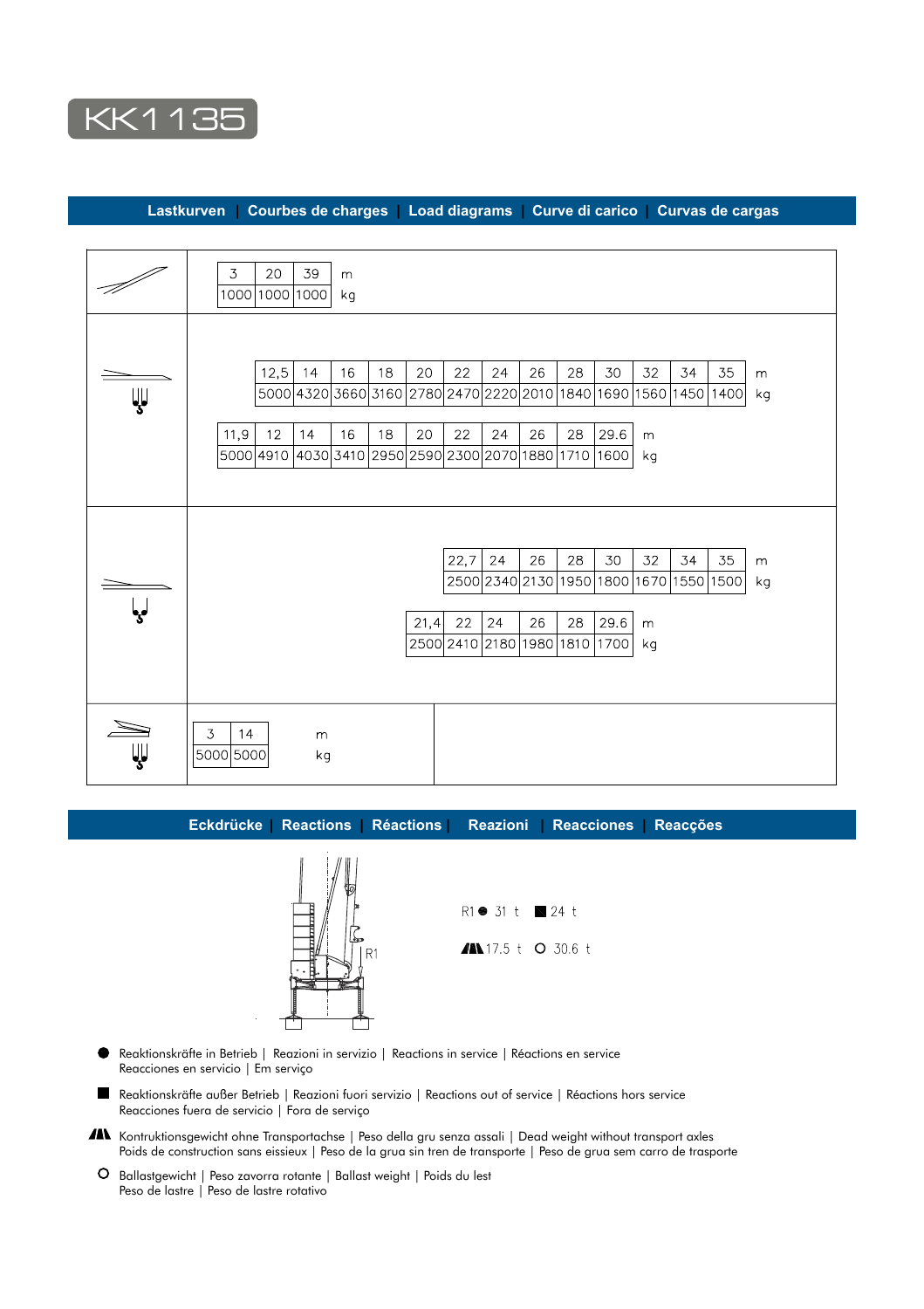

## **Montage | Montage | Erection | Montaggio | Montaje | Montagem**



 **Transport | Transport | Transport | Trasporto | Transporte**